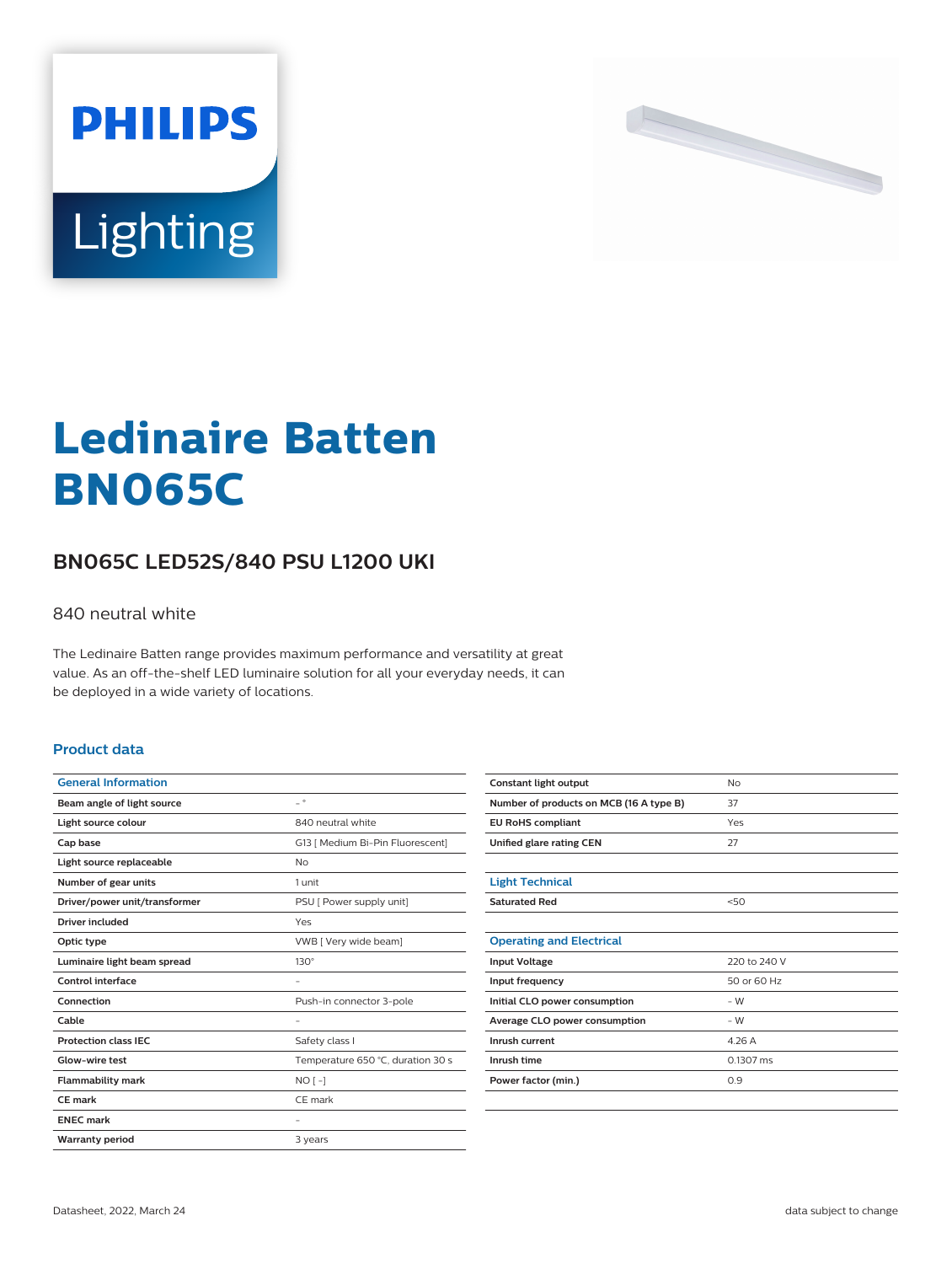### **Ledinaire Batten BN065C**

| <b>Controls and Dimming</b>         |                                         |
|-------------------------------------|-----------------------------------------|
| Dimmable                            | No                                      |
|                                     |                                         |
| <b>Mechanical and Housing</b>       |                                         |
| <b>Housing material</b>             | Steel                                   |
| <b>Reflector material</b>           | -                                       |
| Optic material                      | Polycarbonate                           |
| Optical cover/lens material         | Polycarbonate                           |
| <b>Fixation material</b>            |                                         |
| Optical cover/lens finish           | Opal                                    |
| Overall length                      | 1135 mm                                 |
| <b>Overall width</b>                | 65 mm                                   |
| <b>Overall height</b>               | 65 mm                                   |
| Colour                              | White RAL 9003                          |
| Dimensions (height x width x depth) | 65 x 65 x 1135 mm (2.6 x 2.6 x 44.7 in) |
|                                     |                                         |

**Ingress protection code** IP20 [ Finger-protected] **Mech. impact protection code** IK04 [ 0.5 J standard plus]

**Initial chromaticity** (0.38,0.38)SDCM<5

| <b>Over Time Performance (IEC Compliant)</b>    |                                 |
|-------------------------------------------------|---------------------------------|
| Control gear failure rate at median useful life | 7.5%                            |
| 50,000 h                                        |                                 |
| Lumen maintenance at median useful life*        | 165                             |
| 50,000 h                                        |                                 |
|                                                 |                                 |
| <b>Application Conditions</b>                   |                                 |
| Ambient temperature range                       | $-20$ to $+40$ °C               |
| Performance ambient temperature Tq              | $25^{\circ}$ C                  |
| Maximum dimming level                           | Not applicable                  |
| Suitable for random switching                   | Not applicable                  |
|                                                 |                                 |
| <b>Product Data</b>                             |                                 |
| Full product code                               | 871016336964899                 |
| Order product name                              | BN065C LED52S/840 PSU L1200 UKI |
| EAN/UPC - product                               | 8710163369648                   |
| Order code                                      | 36964899                        |
| SAP numerator - quantity per pack               | 1                               |
| Numerator - packs per outer box                 | 8                               |
| <b>SAP</b> material                             | 911401825981                    |
| SAP net weight (piece)                          | 1.400 kg                        |
|                                                 |                                 |

**Initial input power** 47 W **Power consumption tolerance**  $+/-10\%$ 



## **Dimensional drawing**

**Approval and Application**

**Initial Performance (IEC Compliant)**

**Initial luminous flux (system flux)** 5200 lm **Luminous flux tolerance** +/-10% **Initial LED luminaire efficacy** 111 lm/W **Init. Corr. Colour Temperature** 4000 K **Init. Colour rendering index** >80



**BN065C LED52S/840 PSU L1200 UKI**

Datasheet, 2022, March 24 2 data subject to change